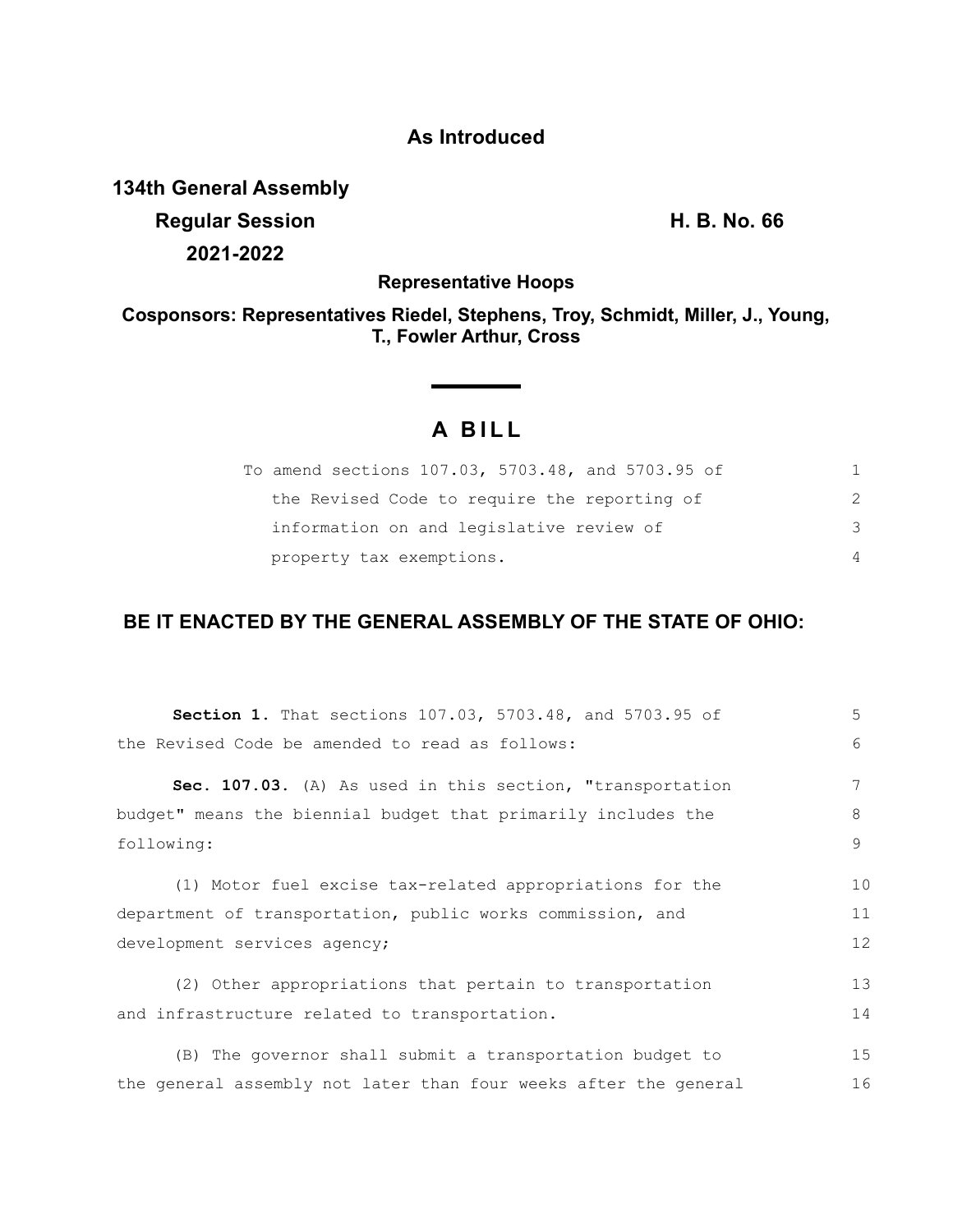assembly's organization.

(C) The governor shall submit to the general assembly, not later than four weeks after its organization, a state budget containing a complete financial plan for the ensuing fiscal biennium, excluding items of revenue and expenditure described in section 126.022 of the Revised Code. However, in years of a new governor's inauguration, this budget shall be submitted not later than the fifteenth day of March.

(D) In years of a new governor's inauguration, only the new governor shall submit a budget to the general assembly. In addition to other things required by law, each of the governor's budgets shall contain:

(1) A general budget summary by function and agency setting forth the proposed total expenses from each and all funds and the anticipated resources for meeting such expenses; such resources to include any available balances in the several funds at the beginning of the biennium and a classification by totals of all revenue receipts estimated to accrue during the biennium under existing law and proposed legislation.

(2) A detailed statement showing the amounts recommended to be appropriated from each fund for each fiscal year of the biennium for current expenses, including, but not limited to, personal services, supplies and materials, equipment, subsidies and revenue distribution, merchandise for resale, transfers, and nonexpense disbursements, obligations, interest on debt, and retirement of debt, and for the biennium for capital outlay, to the respective departments, offices, institutions, as defined in section 121.01 of the Revised Code, and all other public purposes; and, in comparative form, the actual expenses by source of funds during each fiscal year of the previous two 36 37 38 39 40 41 42 43 44 45 46

17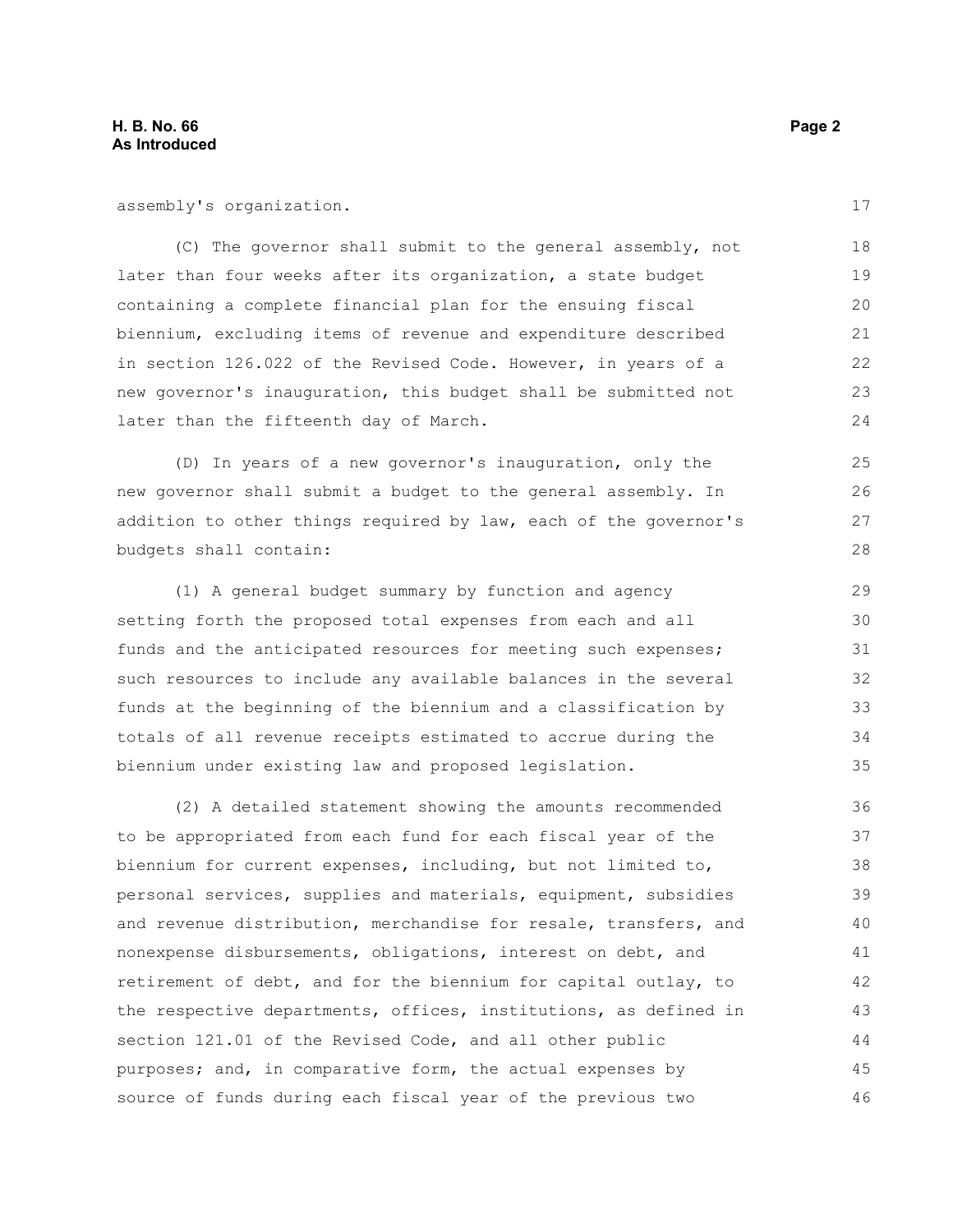bienniums for each such purpose. No alterations shall be made in the requests for the legislative and judicial branches of the state filed with the director of budget and management under section 126.02 of the Revised Code. If any amount of federal money is recommended to be appropriated or has been expended for a purpose for which state money also is recommended to be appropriated or has been expended, the amounts of federal money and state money involved shall be separately identified. 47 48 49 50 51 52 53 54

(3) A detailed estimate of the revenue receipts in each fund from each source under existing laws during each year of the biennium; and, in comparative form, actual revenue receipts in each fund from each source for each year of the two previous bienniums;

(4) The estimated cash balance in each fund at the beginning of the biennium covered by the budget; the estimated liabilities outstanding against each such balance; and the estimated net balance remaining and available for new appropriations;

(5) A detailed estimate of the additional revenue receipts in each fund from each source under proposed legislation, if enacted, during each year of the biennium;

(6) A description of each tax expenditure; a detailedestimate of the amount of revenues not available to the general revenue fund under existing laws during each fiscal year of the biennium covered by the budget due to the operation of each tax expenditure; and, in comparative form, the amount of revenue not available to the general revenue fund during each fiscal year of the immediately preceding biennium due to the operation of each tax expenditure. The most recent report prepared by the department of taxation pursuant to under section 5703.48 of the 68 69 70 71 72 73 74 75 76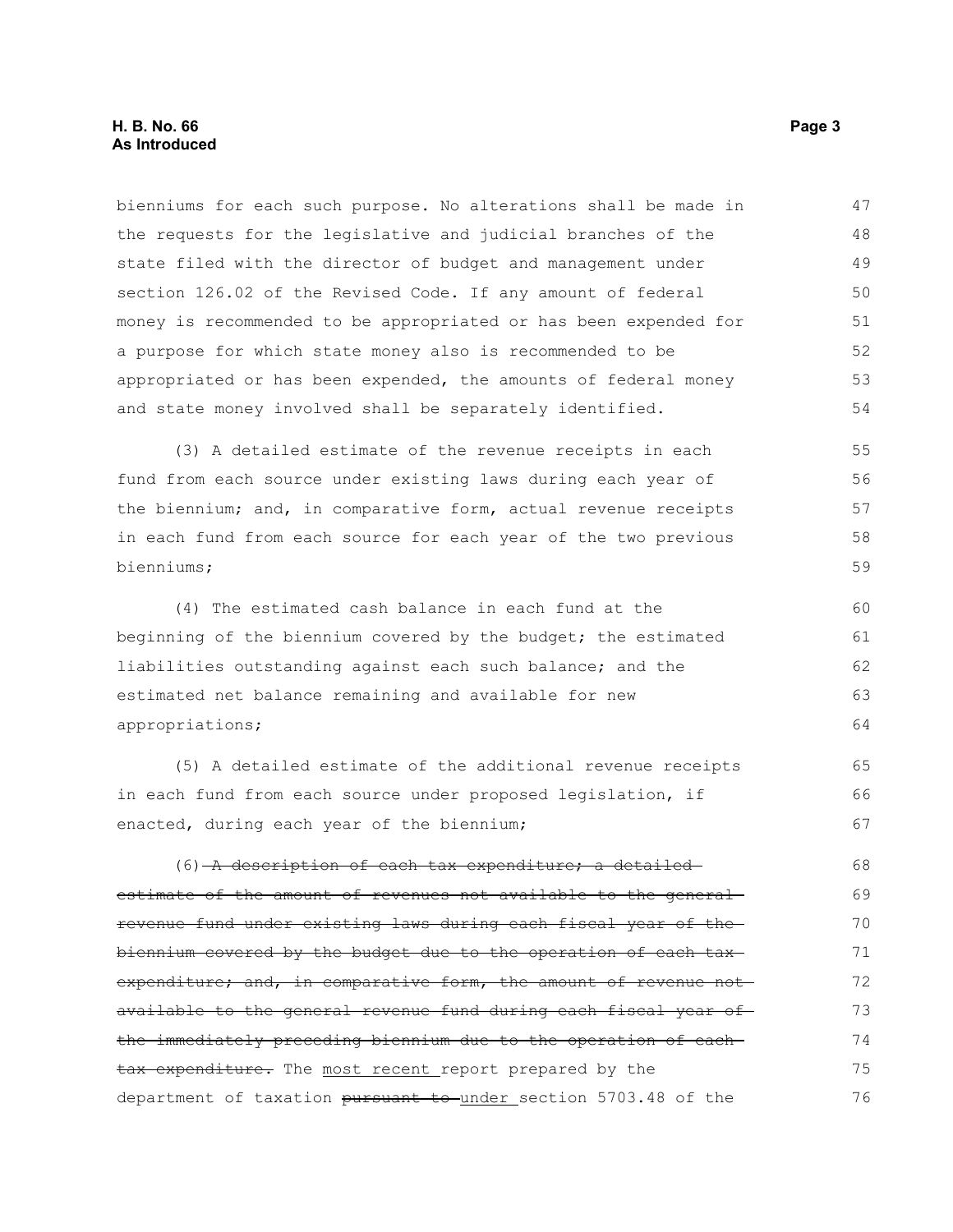| Revised Code, which shall be submitted to the general assembly  | 77  |
|-----------------------------------------------------------------|-----|
| as an appendix to the governor's budget. As used in this        | 78  |
| division, "tax expenditure" has the same meaning as in section- | 79  |
| 5703.48 of the Revised Code.;                                   | 80  |
| (7) The most recent report prepared by the tax expenditure      | 81  |
| review committee under division (F) of section 5703.95 of the   | 82  |
| Revised Code, which shall be submitted to the general assembly  | 83  |
| as an appendix to the governor's budget.                        | 84  |
| Sec. 5703.48. (A) As used in this section-and section-          | 85  |
| 107.03 of the Revised Code, "tax:                               | 86  |
| (1) "Tax expenditure" means a tax provision in the Revised      | 87  |
| Code that exempts, either in whole or in part, certain persons, | 88  |
| income, goods, services, or property from the effect of taxes   | 89  |
| levied by the state, including, but not limited to, tax         | 90  |
| deductions, exemptions, deferrals, exclusions, allowances,      | 91  |
| credits, reimbursements, and preferential tax rates, provided   | 92  |
| all of the following apply to the provision:                    | 93  |
| $(1)$ (a) The provision reduces, or has the potential to        | 94  |
| reduce, revenue to the general revenue fund;                    | 95  |
| $(2)$ (b) The persons, income, goods, services, or property     | 96  |
| exempted by the provision would have been part of a defined tax | 97  |
| base;                                                           | 98  |
| $(3)$ (c) The persons, income, goods, services, or property     | 99  |
| exempted by the provision are not subject to an alternate tax   | 100 |
| levied by the state;                                            | 101 |
| $(4)$ $(d)$ The provision is subject to modification or repeal  | 102 |
| by an act of the general assembly.                              | 103 |
| "Property tax exemption" means a provision in the<br>(2)        | 104 |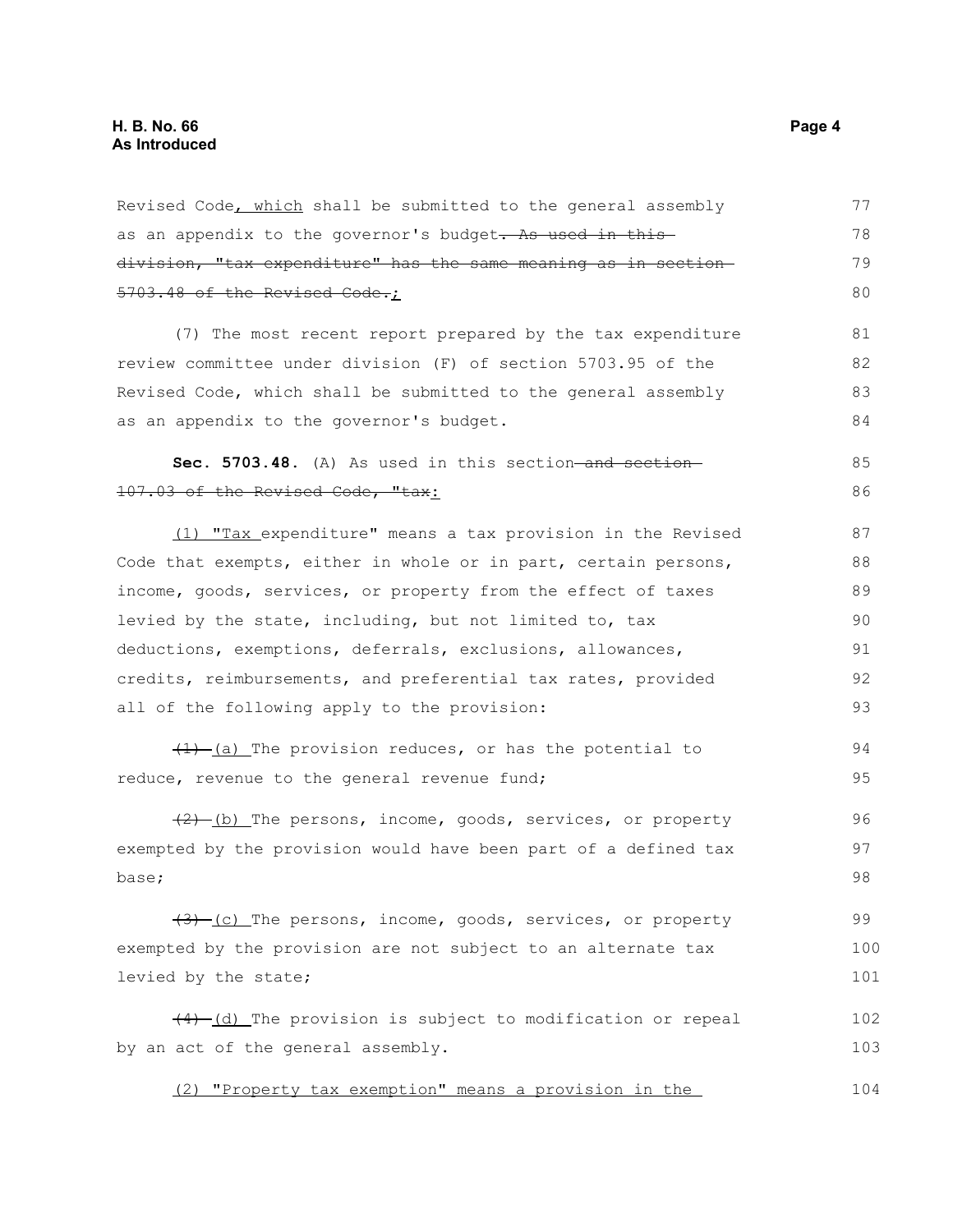| Revised Code that exempts or authorizes a subdivision to exempt  | 105 |
|------------------------------------------------------------------|-----|
| from taxation all or a portion of the value of real property, as | 106 |
| reported on forms otherwise prescribed by the tax commissioner   | 107 |
| and as categorized by the tax commissioner for purposes of this  | 108 |
| section as:                                                      | 109 |
| (a) Charitable and public worship;                               | 110 |
| (b) Public and educational;                                      | 111 |
| (c) Local economic development;                                  | 112 |
| (d) Other exemptions.                                            | 113 |
| (B) The department of taxation shall prepare and submit to       | 114 |
| the governor not later than the first day of November in each    | 115 |
| even-numbered year a report describing the effect of containing  | 116 |
| certain information about tax expenditures-on the general-       | 117 |
| revenue fund and property tax exemptions. The report shall       | 118 |
| contain-a each of the following:                                 | 119 |
| (1) A description of each existing tax expenditure under-        | 120 |
| existing laws and, in and property tax exemption;                | 121 |
| (2) In comparative form, a detailed estimate of the              | 122 |
| approximate amount of revenue not available to the state general | 123 |
| revenue fund in each fiscal year of the current and ensuing      | 124 |
| fiscal bienniums as a result of the operation of each tax        | 125 |
| expenditure <sub>i</sub>                                         | 126 |
| (3) The aggregate true value of real property exempted in        | 127 |
| this state for the preceding tax year as the result of the       | 128 |
| operation of each property tax exemption;                        | 129 |
| (4) The amount of revenue paid from the general revenue          | 130 |
| fund in the preceding calendar year to reimburse subdivisions    | 131 |
| for each property tax exemption for which such reimbursement is  | 132 |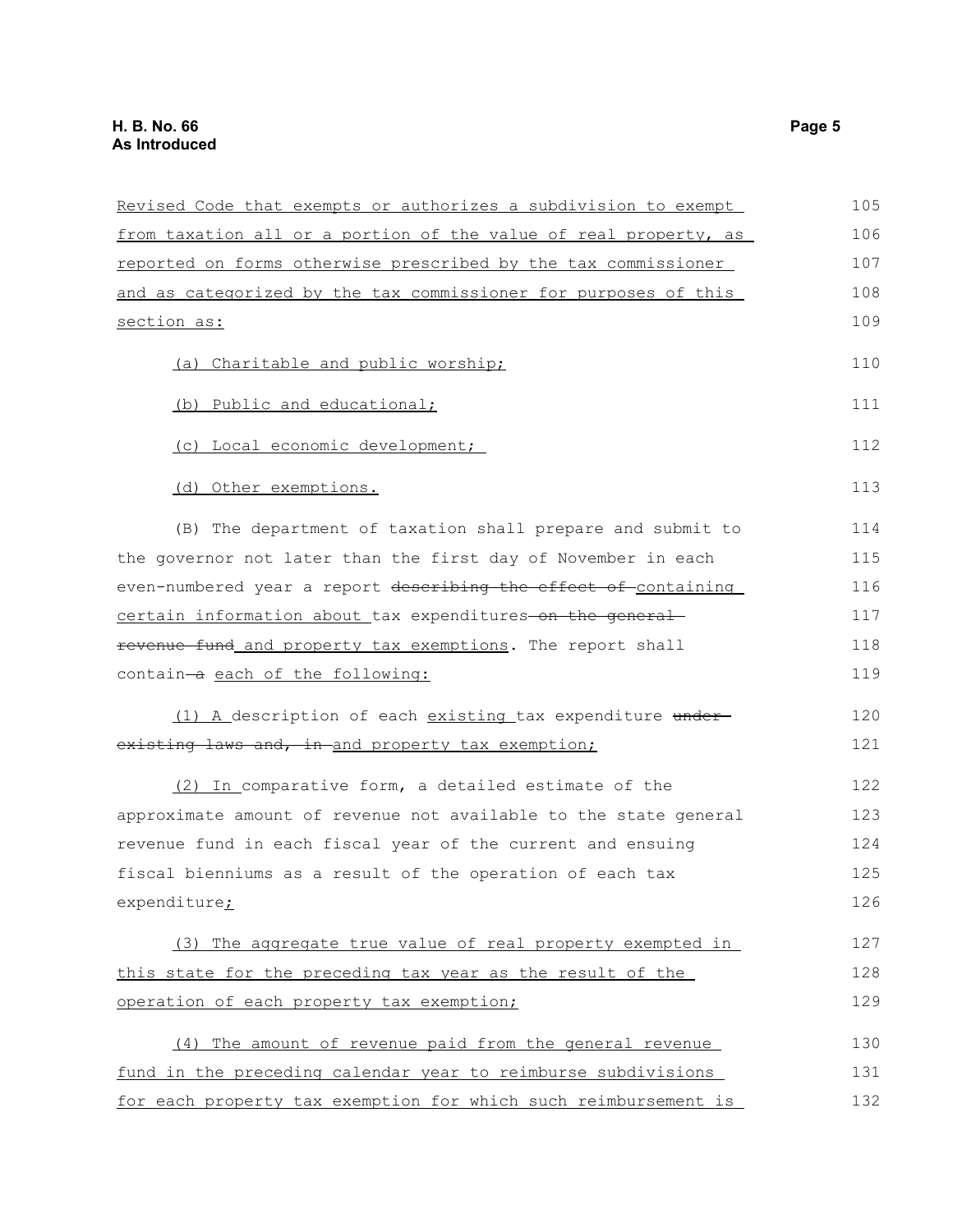| required. The                                                    | 133 |
|------------------------------------------------------------------|-----|
| The report shall be prepared in such a manner as to              | 134 |
| facilitate the inclusion of the information provided by the      | 135 |
| report in the governor's budget.                                 | 136 |
| Sec. 5703.95. (A) As used in this section, "tax                  | 137 |
| expenditure"-has- and "property tax exemption" have the same     | 138 |
| meaning-meanings as in section 5703.48 of the Revised Code.      | 139 |
| (B) There is hereby created the tax expenditure review           | 140 |
| committee, consisting of seven members, composed of the          | 141 |
| following:                                                       | 142 |
| (1) Three members of the house of representatives                | 143 |
| appointed by the speaker of the house of representatives in      | 144 |
| consultation with the minority leader of the house of            | 145 |
| representatives. Members described in division (B) (1) of this   | 146 |
| section shall not all be members of the same party and should be | 147 |
| members of the house of representatives committee that deals     | 148 |
| primarily with tax legislation;                                  | 149 |
| (2) Three members of the senate appointed by the president       | 150 |
| of the senate in consultation with the minority leader of the    | 151 |
| senate. Members described in division (B) (2) of this section    | 152 |
| shall not all be members of the same party and should be members | 153 |
| of the senate committee that deals primarily with tax            | 154 |
| legislation;                                                     | 155 |
| (3) The tax commissioner or the tax commissioner's               | 156 |
| designee. The member described in division (B) (3) of this       | 157 |
| section shall be a nonvoting member.                             | 158 |

The speaker of the house of representatives and the president of the senate shall make initial appointments to the committee not later than thirty days after March 21, 2017. 159 160 161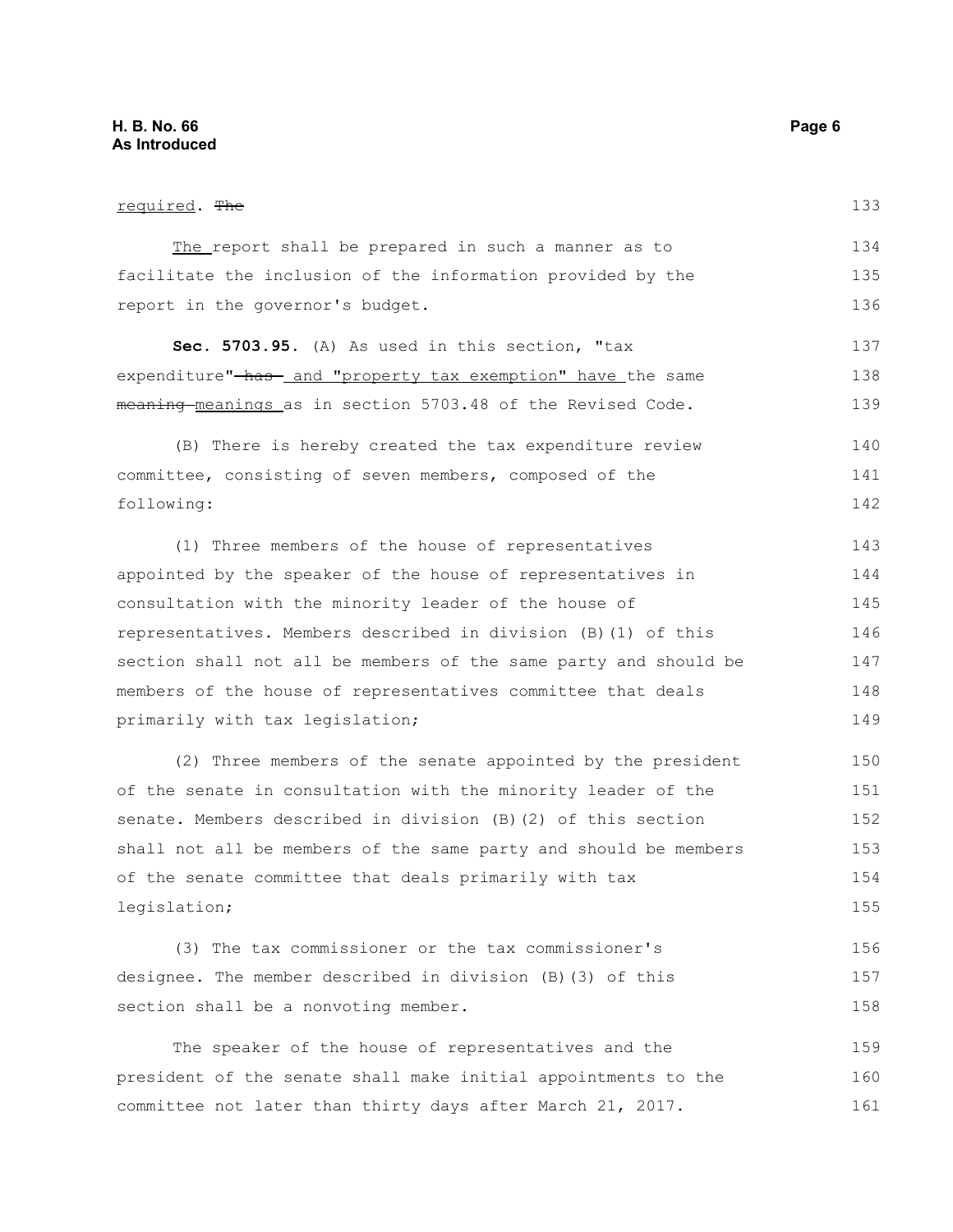Thereafter, the terms of the office for appointed members shall be the same as the term of each general assembly. Members may be reappointed, provided the member continues to meet all other eligibility requirements. Vacancies shall be filled in the manner provided for original appointments. Any member appointed to fill a vacancy before the expiration of the term for which the predecessor was appointed shall hold office as a member for the remainder of that term. Appointed members of the committee serve at the pleasure of the member's appointing authority and may be removed only by the appointing authority. 162 163 164 165 166 167 168 169 170 171

(C) The tax expenditure review committee shall hold its first meeting within ninety days after March 21, 2017. At the first meeting, the members shall elect a chairperson, who shall be one of the members described in division (B)(1) or (2) of this section. Thereafter, the committee shall meet at least once during the first year of each fiscal biennium to review existing tax expenditures and property tax exemptions pursuant to division (D) of this section, provided the committee shall hold, for any such expenditure and exemption, at least one meeting at which a person may present to the committee evidence or testimony related to that expenditure or exemption. Any person may submit to the chairperson a request that the committee meet to accept evidence or testimony on a tax expenditure or property tax exemption. The committee is a public body for the purposes of section 121.22 of the Revised Code. 172 173 174 175 176 177 178 179 180 181 182 183 184 185 186

The chairperson of the committee shall serve until the thirty-first day of December of each even-numbered year. Thereafter, members shall elect a new chairperson. If the preceding chairperson was a member described in division (B)(1) of this section, the new chairperson shall be a member described in division (B)(2) of this section. If the preceding chairperson 187 188 189 190 191 192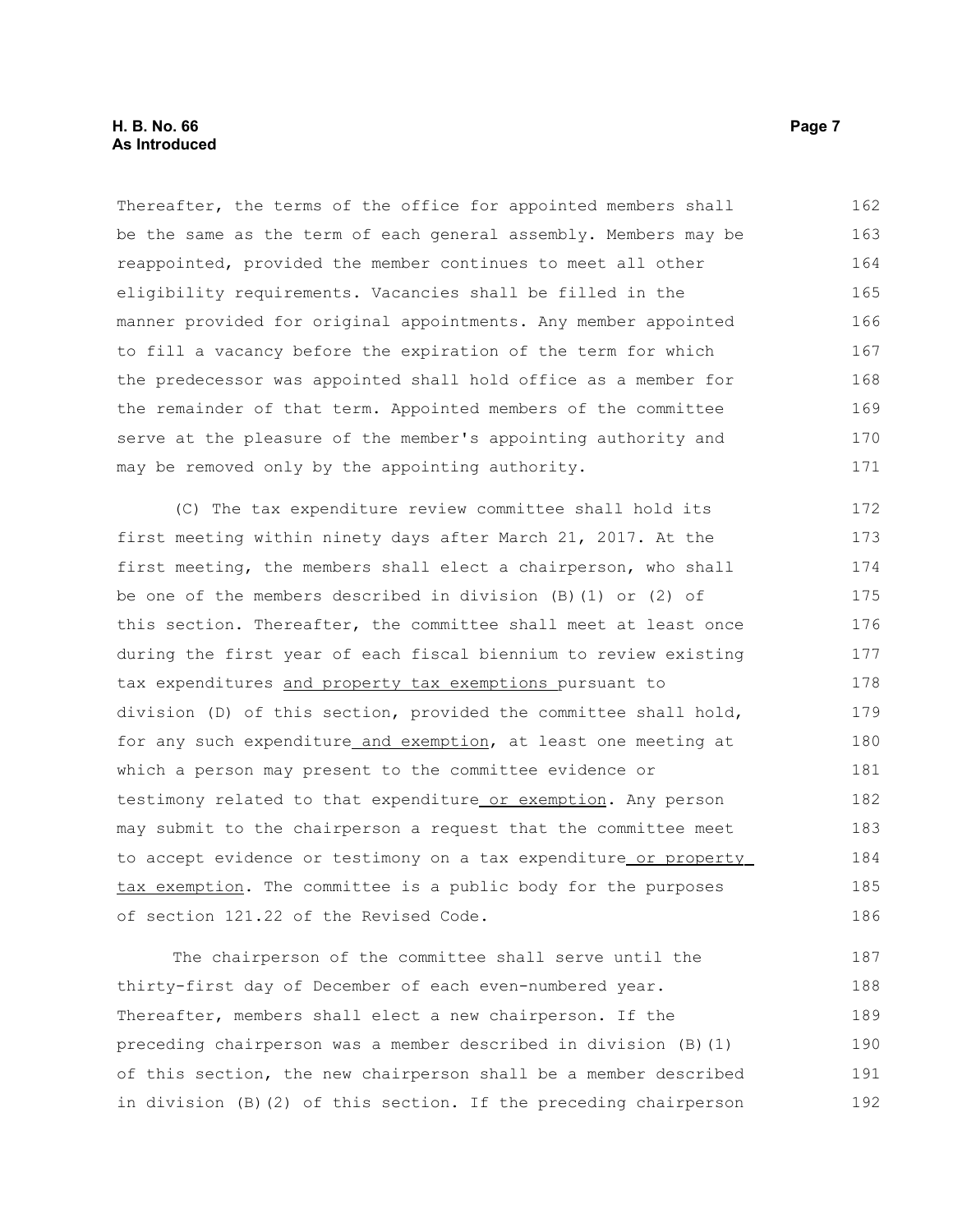was a member described in division (B)(2) of this section, the new chairperson shall be a member described in division (B)(1) of this section. 193 194 195

A vacancy on the committee does not impair the right of the other members to exercise all the functions of the committee. The presence of a majority of the voting members of the committee constitutes a quorum for the conduct of business of the committee. The concurrence of at least a majority of the voting members of the committee is necessary for any action to be taken by the committee.

Upon the committee's request, a county auditor or county treasurer or the department of taxation, development services agency, office of budget and management, or other state agency shall provide any information in its possession that the committee requires to perform its duties.

The staff of the legislative service commission shall assist the committee as directed by the committee. 208 209

(D) The committee shall establish a schedule for review for each tax expenditure and each property tax exemption so that each expenditure and exemption is reviewed at least once every eight years. The schedule may provide for the review of each tax expenditure and exemption in the order the expenditures and exemptions were enacted or modified, beginning with the least recently enacted or modified tax-expenditure or exemption. Alternatively, the review schedule may group tax expenditures and property tax exemptions by the individuals or industries benefiting from the expendituresexpenditure or exemption, the objectives of each expenditure or exemption, or the policy rationale of each expenditure or exemption. In its review, the committee shall make recommendations as to whether each tax 210 211 212 213 214 215 216 217 218 219 220 221 222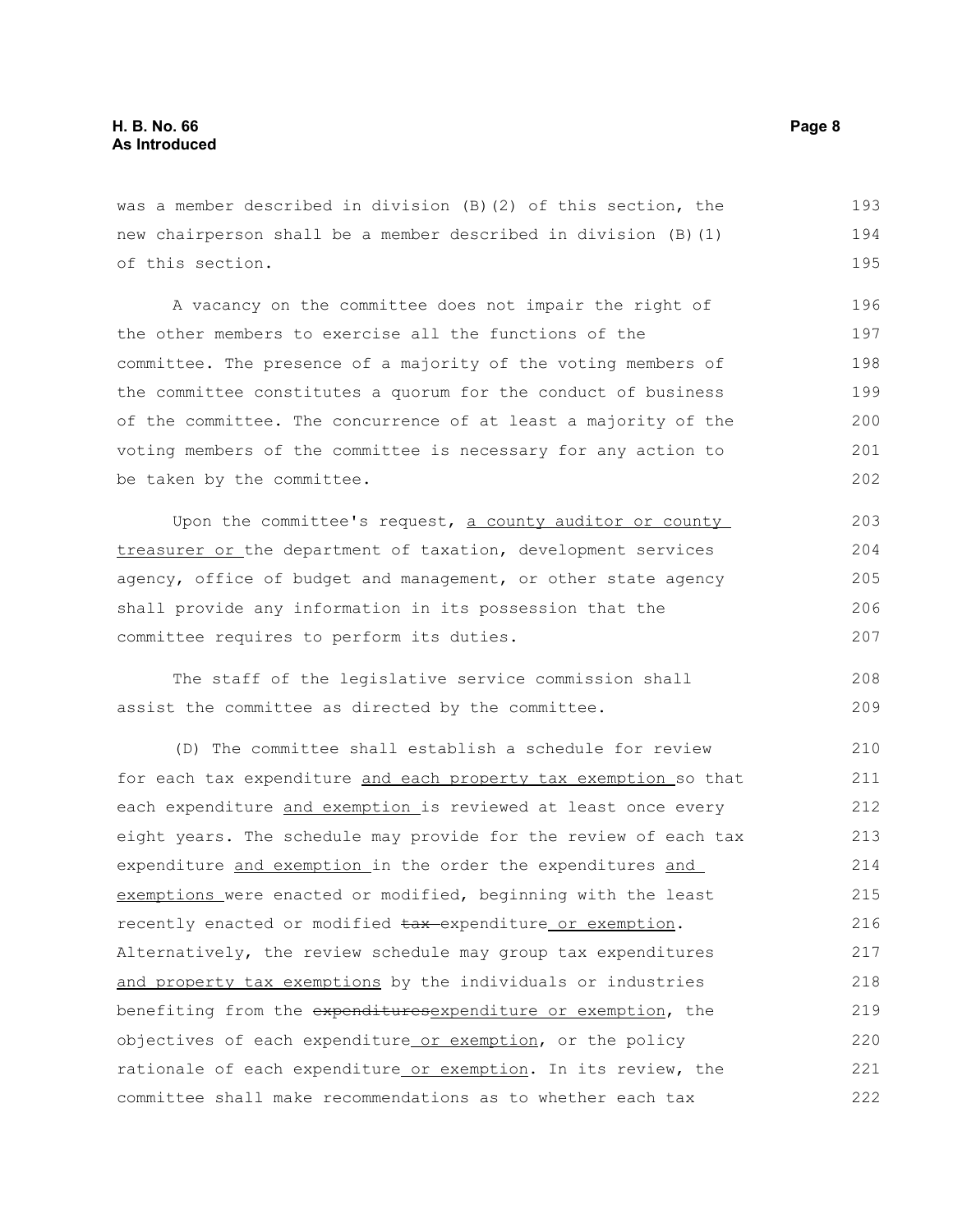expenditure and property tax exemption should be continued without modification, modified, scheduled for further review at a future date to consider repealing the expenditure or exemption, or repealed outright. For each expenditure and exemption reviewed, the committee may recommend accountability standards for the future review of the expenditure or exemption. The committee may consider, when reviewing a tax expenditure or property tax exemption, any of the relevant factors described in division (E) of this section. 223 224 225 226 227 228 229 230 231

(E) In conducting reviews pursuant to division (D) of this section, the committee may consider the following factors:

(1) The number and classes of persons, organizations, businesses, or types of industries that would receive the direct benefit or consequences of the tax expenditure or property tax exemption;

(2) The fiscal impact of the tax expenditure or property tax exemption on state and local taxing authorities and subdivisions, including any past fiscal effects and expected future fiscal impacts of the tax-expenditure or exemption in the following eight-year period; 238 239 240 241 242

(3) Public policy objectives that might support the tax expenditure or property tax exemption. In researching such objectives, the committee may consider the expenditure's or exemption's legislative history, the tax-expenditure's or exemption's sponsor's intent in proposing the tax-expenditure or exemption, or the extent to which the  $\frac{1}{2}$  tax-expenditure or exemption encourages or would encourage business growth or relocation into the state, promotes or would promote growth or retention of high-wage jobs in the state, or aids or would aid community stabilization. 243 244 245 246 247 248 249 250 251 252

232 233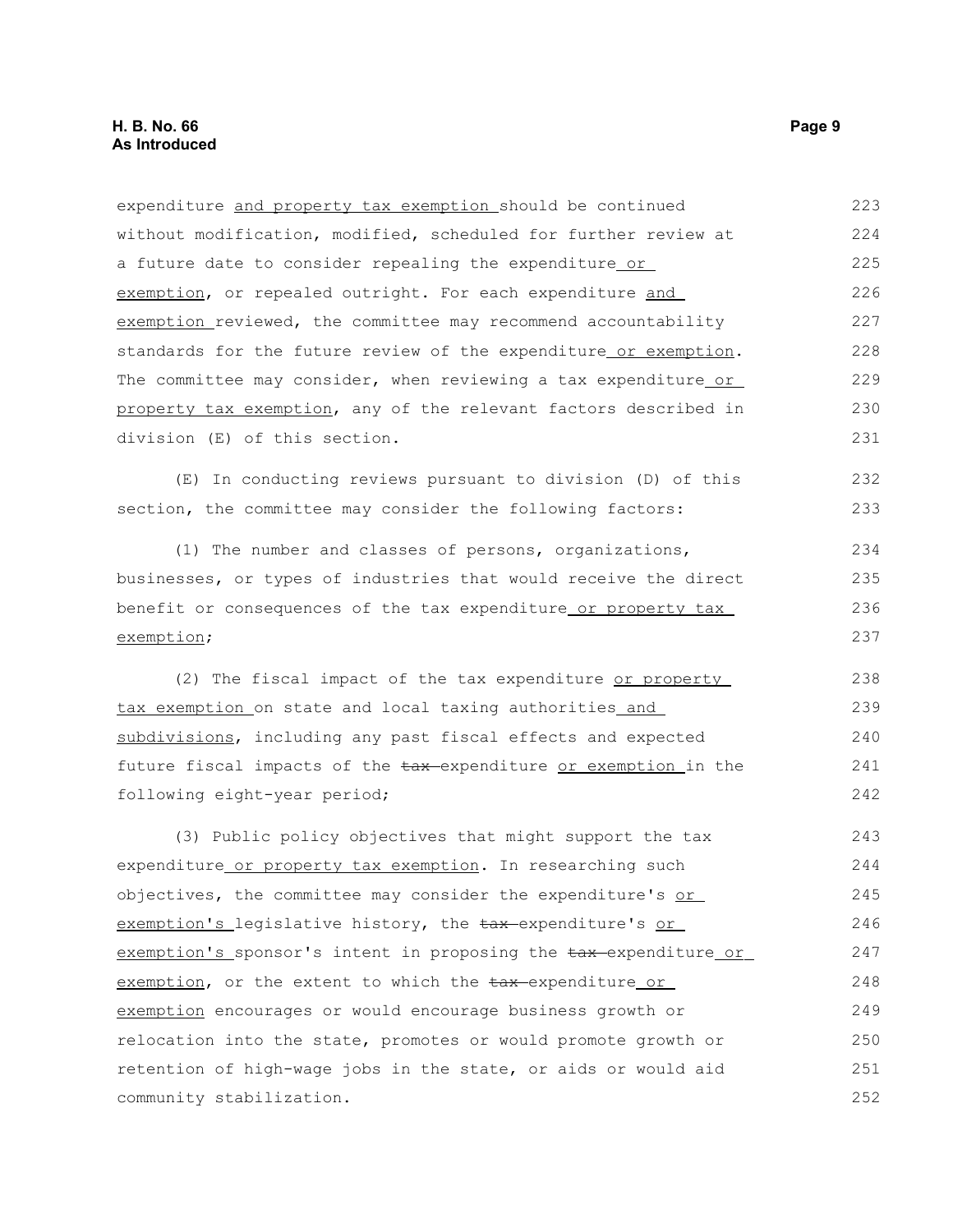| (4) Whether the tax expenditure or property tax exemption        | 253 |
|------------------------------------------------------------------|-----|
| successfully accomplishes any of the objectives identified in    | 254 |
| division (E)(3) of this section;                                 | 255 |
| (5) Whether the objectives identified in division (E) (3)        | 256 |
| of this section would or could have been accomplished            | 257 |
| successfully in the absence of the tax expenditure or property   | 258 |
| tax exemption or with less cost to the state or local            | 259 |
| governments;                                                     | 260 |
| (6) Whether the objectives identified in division (E) (3)        | 261 |
| of this section could have been accomplished successfully        | 262 |
| through a program that requires legislative appropriations for   | 263 |
| funding;                                                         | 264 |
| (7) The extent to which the tax expenditure or property          | 265 |
| tax exemption may provide unintended benefits to an individual,  | 266 |
| organization, or industry other than those the general assembly  | 267 |
| or sponsor intended or creates an unfair competitive advantage   | 268 |
| for its recipient with respect to other businesses in the state; | 269 |
| (8) The extent to which terminating the tax expenditure or       | 270 |
| property tax exemption may have negative effects on taxpayers    | 271 |
| that currently benefit from the tax expenditure;                 | 272 |
| (9) The extent to which terminating the tax expenditure or       | 273 |
| property tax exemption may have negative or positive effects on  | 274 |
| the state's employment and economy;                              | 275 |
| (10) The feasibility of modifying the tax expenditure or         | 276 |
| property tax exemption to provide for adjustment or recapture of | 277 |
| the proceeds of the tax expenditure or exemption if the          | 278 |
| objectives of the tax-expenditure or exemption are not fulfilled | 279 |
| by the recipient of the tax-expenditure or exemption.            | 280 |
| The committee shall prepare a report of its<br>(F)               | 281 |